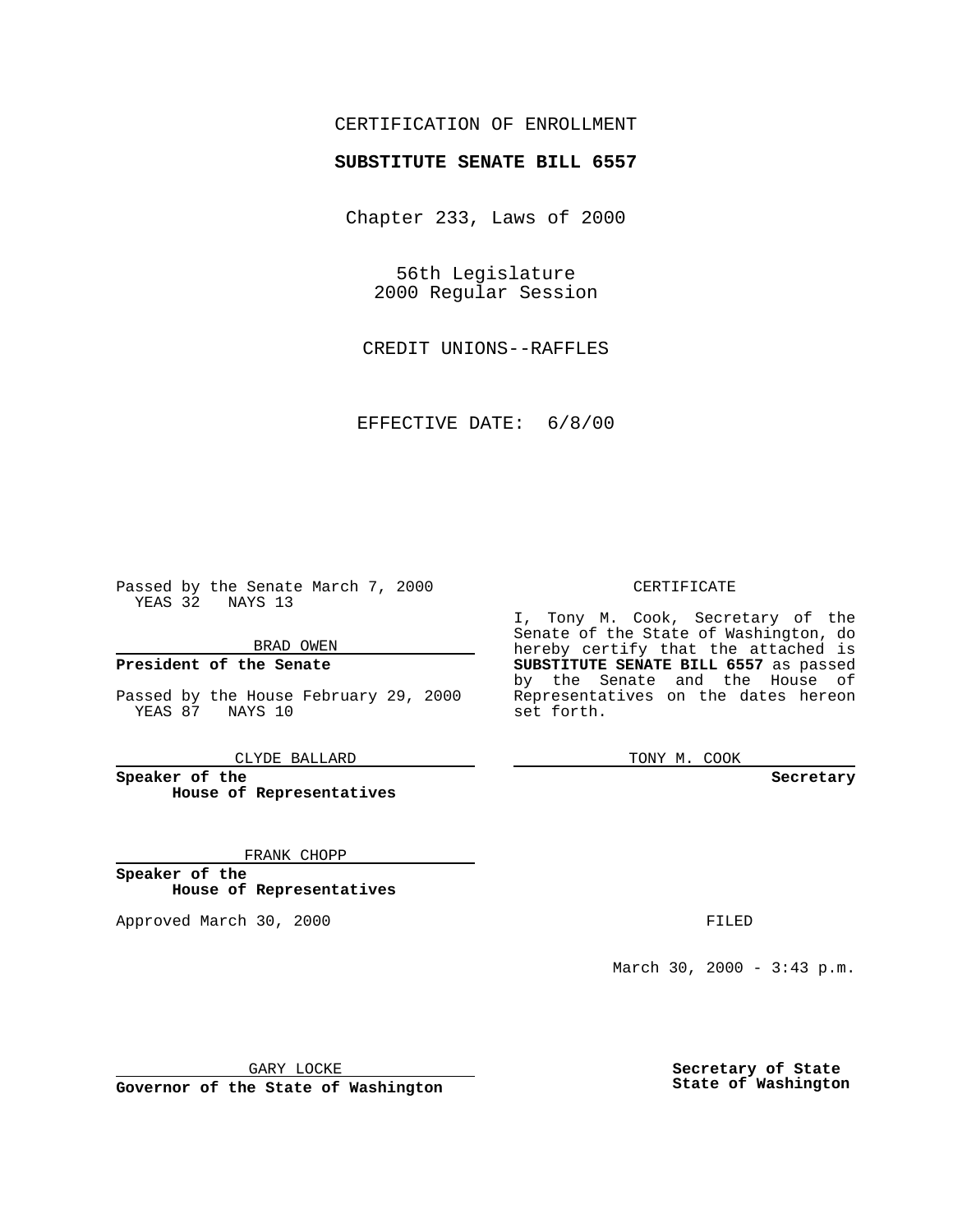## **SUBSTITUTE SENATE BILL 6557** \_\_\_\_\_\_\_\_\_\_\_\_\_\_\_\_\_\_\_\_\_\_\_\_\_\_\_\_\_\_\_\_\_\_\_\_\_\_\_\_\_\_\_\_\_\_\_

\_\_\_\_\_\_\_\_\_\_\_\_\_\_\_\_\_\_\_\_\_\_\_\_\_\_\_\_\_\_\_\_\_\_\_\_\_\_\_\_\_\_\_\_\_\_\_

### AS AMENDED BY THE HOUSE

Passed Legislature - 2000 Regular Session

#### **State of Washington 56th Legislature 2000 Regular Session**

**By** Senate Committee on Commerce, Trade, Housing & Financial Institutions (originally sponsored by Senators Prentice, Winsley, Shin, Benton, Roach, Kohl-Welles and T. Sheldon)

Read first time 02/04/2000.

1 AN ACT Relating to credit union raffles; and amending RCW 2 9.46.0209.

3 BE IT ENACTED BY THE LEGISLATURE OF THE STATE OF WASHINGTON:

4 **Sec. 1.** RCW 9.46.0209 and 1987 c 4 s 4 are each amended to read as 5 follows:

 "Bona fide charitable or nonprofit organization," as used in this chapter, means: (1) Any organization duly existing under the 8 provisions of chapter $((s))$  24.12, 24.20, or 24.28 RCW, any agricultural fair authorized under the provisions of chapters 15.76 or 36.37 RCW, or any nonprofit corporation duly existing under the provisions of chapter 24.03 RCW for charitable, benevolent, eleemosynary, educational, civic, patriotic, political, social, fraternal, athletic or agricultural purposes only, or any nonprofit organization, whether incorporated or otherwise, when found by the commission to be organized and operating for one or more of the aforesaid purposes only, all of which in the opinion of the commission have been organized and are operated primarily for purposes other than the operation of gambling activities authorized under this chapter; or (2) any corporation which has been incorporated under Title 36 U.S.C. and whose principal purposes are to